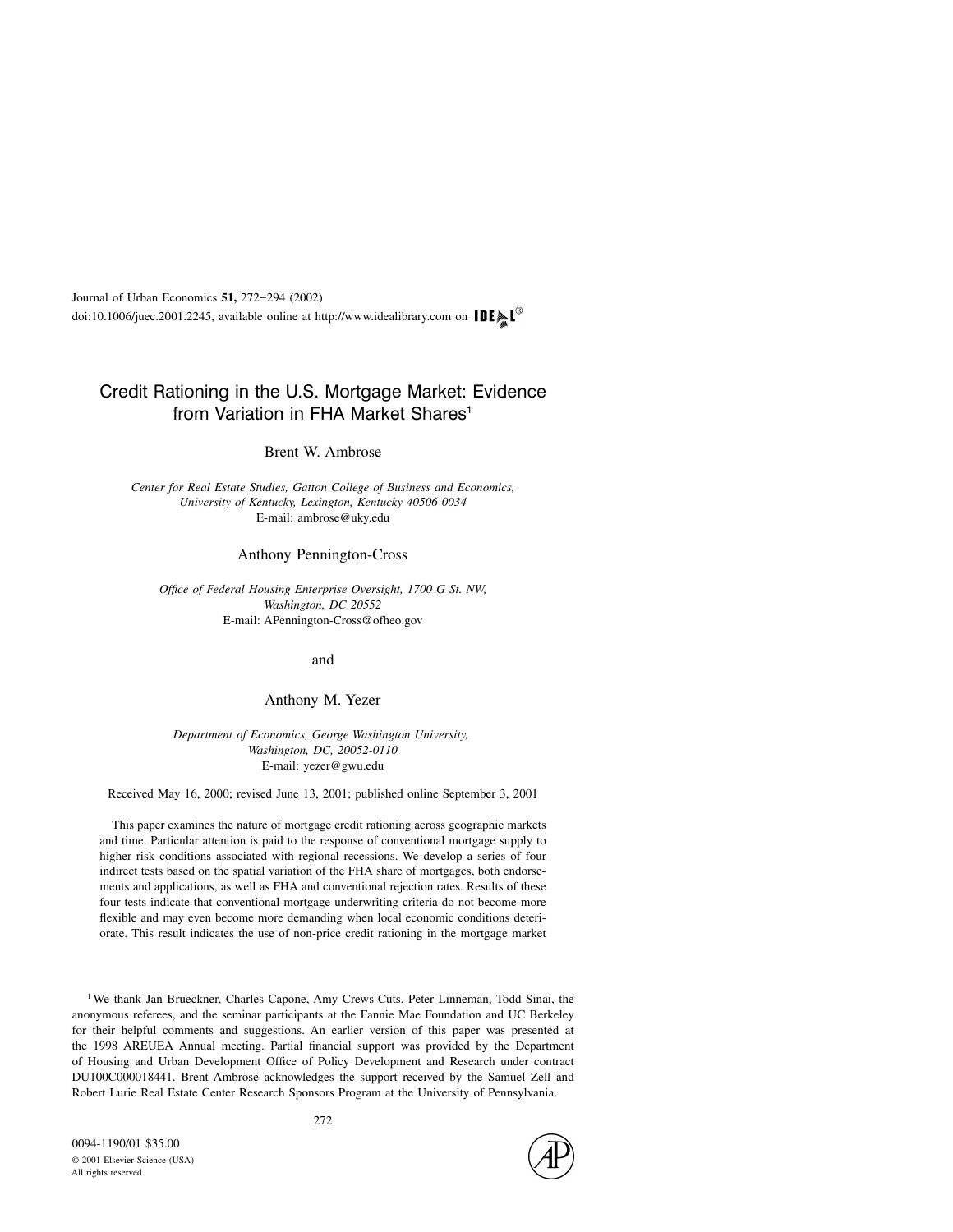and suggests a special role for FHA-insured mortgages as a mechanism for maintaining mortgage credit supply in declining housing markets. © 2001 Elsevier Science (USA)

## 1. INTRODUCTION

In this paper, we test the nature and existence of non-price credit rationing in single-family residential mortgage markets in the United States by exploiting the institutional fact that conventional lenders, including private mortgage insurers (PMIs), are free to vary conventional underwriting criteria across spatial markets (but not within markets), whereas the Federal Housing Administration (FHA) imposes spatially uniform underwriting standards for all FHA-insured mortgages.2 Thus, in originating FHA and conventional mortgages, lenders in spatially defined mortgage markets across the United States are free to alter conventional mortgage underwriting criteria to reflect changing economic conditions while also offering FHA-insured mortgages with uniform underwriting criteria.

In areas experiencing an economic downturn, the risk of mortgage lending increases and the percentage of low-risk mortgage applicants falls. The resulting decline in demand for lower-risk conventional mortgages means that conventional lenders must cut prices if they are to maintain their market share in declining areas. Cutting price explicitly, in the form of lower mortgage rates or insurance fees, is inconsistent with observed price invariance over space.<sup>3</sup> Thus, if conventional lenders attempt to maintain their market share in declining (higher risk) areas, they must do so by relaxing underwriting criteria. Alternatively, conventional lenders may maintain underwriting standards and allow their market share to fall as fewer applicants are able to qualify. We develop a number of indirect tests for non-price rationing by conventional lenders in response to local differences in economic conditions, based on the implications of that behavior for the relative shares of FHA and conventional mortgage activity.

Recently expanded Home Mortgage Disclosure Act (HMDA) reporting requirements covering virtually all mortgage banking firms allow for the observation of spatial variation in patterns of applications, endorsements, and rejections for both conventional and FHA mortgages. Supplementing HMDA data with FHA internal records allows us to characterize the risk structure of

2 The GAO [18] notes that, under FHA program guidelines, FHA mortgage underwriting criteria and premium structure do not deviate across geographic locations. Although conventional lenders and PMI maintain spatially uniform pricing structures (Duca and Rosenthal [8]), they may vary underwriting criteria spatially. The FHA may vary underwriting guidelines to a limited extent in response to Presidential decrees following natural disasters; however, these variations are highly localized.

<sup>3</sup>For a recent theoretical treatment that predicts a mortgage market equilibrium characterized by non-price rationing, see Brueckner [2]. Furthermore, Duca and Rosenthal [8] note that Fair Lending Laws make it difficult for lenders to differentially price applicants based on applicant risk.